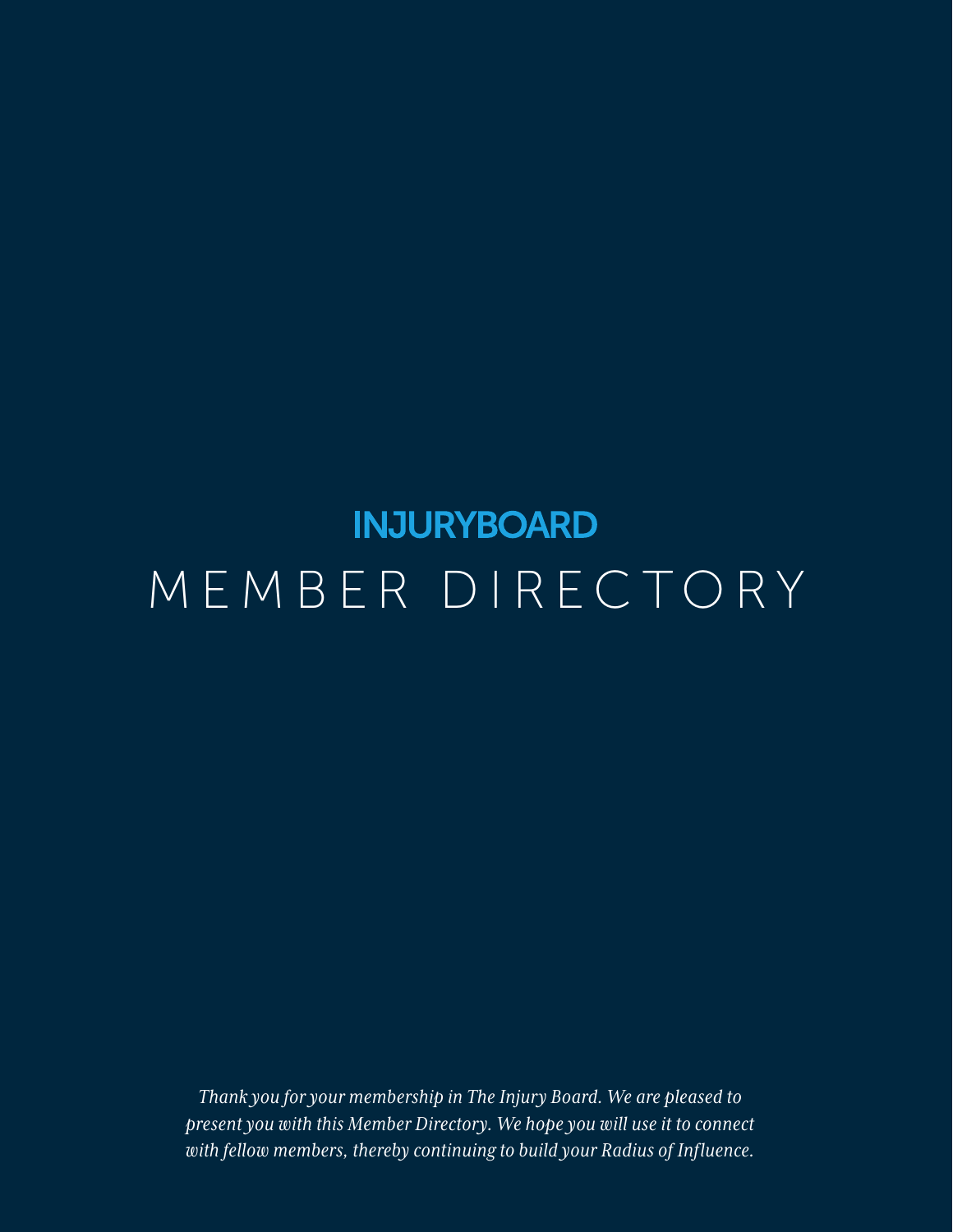## ALABAMA

BURNS, CUNNINGHAM & MACKEY, PC Pete Mackey 50 Saint Emanuel St. Mobile P: (800) 574-4332 bcmlawyers.com

FARRIS, RILEY & PITT, LLP Ken Riley The Financial Center 505 20th St. N., Suite 1700 Birmingham P: (205) 324-1212 frplegal.com

LEWIS & FELDMAN, LLC Jon Lewis 2112 11th Ave. S., Suite 542 Birmingham P: (888) 295-7409 alabamapersonalinjury.com

PRINCE, GLOVER & HAYES Robert Prince 701 Rice Mine Rd. N. Tuscaloosa P: (888) 804-1196 princelaw.net

## ALASKA

POWER & POWER LAW Whitney Power 10950 O'Malley Centre Dr., Suite C Anchorage P: (833) 669-9990 akpowerlaw.com

## ARIZONA

PLATTNER VERDERAME PC Frank Verderame 316 E. Flower St. Phoenix (602) 266-2002 plattner-verderame.com

# **CALIFORNIA**

ARIAS SANGUINETTI WANG & TORRIJOS, LLP Mike Arias 6701 Center Drive W., 14th Floor Los Angeles P: (310) 844-9696 aswtlawyers.com

CASEY GERRY SCHENK FRANCAVILLA BLATT & PENFIELD, LLP Frederick Schenk 110 Laurel St. San Diego P: (800) 292-5865 caseygerry.com

#### CHOULOS CHOULOS & WYLE Claude Wyle 275 Battery St. Suite 1300 San Francisco P: (888) 787-5718 ccwlawyers.com

NELSON & FRAENKEL LLP Stuart Fraenkel 601 S. Figueroa St., Suite 2050 Los Angeles P: (213) 622-6469 nflawfirm.com

# COLORADO

FUICELLI & LEE Keith Fuicelli 1731 Gilpin St. Denver P: (303) 355-7202 coloradoinjurylaw.com

METIER LAW FIRM Janet Ritz 4828 S. College Ave. Fort Collins P: (866) 377-3800 metierlaw.com

# **CONNECTICUT**

SILVER GOLUB & TEITELL LLP Paul Slager 184 Atlantic St. **Stamford** P: (203) 325-4491 sgtlaw.com

VENTURA LAW Augie Ribeiro 235 Main St. Danbury P: (203) 800-8000 venturalaw.com

# DELAWARE

BOVE & HEDRICK Beverly Bove 1020 W. 18th St. Wilmington P: (302) 777-3500 bevbovelaw.com

## DISTRICT OF COLUMBIA

PAULSON & NACE Chris Nace 1025 Thomas Jefferson St. NW Suite 810 Washington, D.C. P: (202) 463-1999 paulsonandnace.com

REGAN ZAMBRI & LONG Pat Regan 1919 M St., NW, Suite 350 Washington, D.C. P: (202) 463-3030 rhllaw.com

## FLORIDA

levinlaw.com

BARNES TRIAL GROUP Stephen A. Barnes 505 S. Magnolia Ave. Tampa P: (813) 251-0777 barnestrialgroup.com

#### LEVIN, PAPANTONIO, THOMAS, MITCHELL, RAFFERTY & PROCTOR, PA Bobby Blanchard 316 South Baylen St., Suite 600 Pensacola P: (888) 435-7001

SAUNDERS & WALKER, PA Joe Saunders 3491 Gandy Blvd., Suite 200 Pinellas Park P: (800) 748-7115 saunderslawyers.com

SCOTT R. MARSHALL Scott Marshall 6344 Roosevelt Blvd Clearwater P: (727) 772-5900 scottrmarshall.com

SEARCY DENNEY SCAROLA BARNHART & SHILPEY, PA James W. Gustafson, Jr.

The Towle House, 517 N. Calhoun St. Tallahassee P: (855) 999-1878 searcylaw.com

TERRELL HOGAN Wayne Hogan 233 East Bay St., Suite 804 Jacksonville P: (888) 244-5557 terrellhogan.com

WAGNER MCLAUGHLIN Michael McLaughlin 601 Bayshore Blvd., Suite 910 Tampa P: (800) 360-6439 wagnerlaw.com

WOOTEN, KIMBROUGH, DAMASO & DENNIS, P.A. Mike Damaso 236 South Lucerne Circle E. Orlando P: (407) 843-7060 whkpa.com

## **GEORGIA**

BEY & ASSOCIATES N. John Bey 191 Peachtree St. NE, #3200 Atlanta P: (877) 959-8595 beyandassociates.com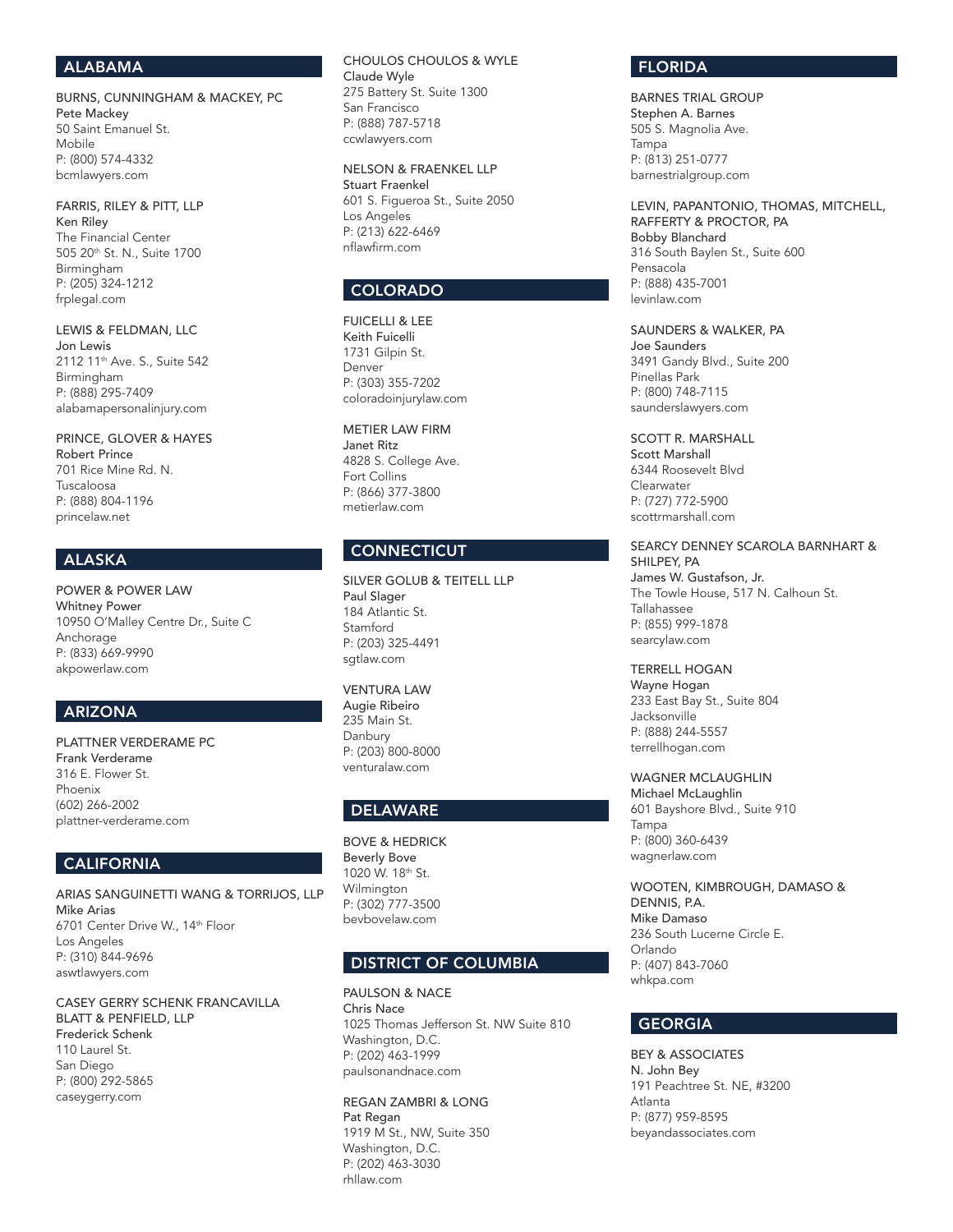## GEORGIA *cont'd*

CHILDERS, SCHLUETER & SMITH, LLC Brandon Smith 1932 N. Druid Hills Rd., Suite 100 Atlanta P: (800) 641-0098 cssfirm.com

## HAWAII

WAYNE PARSONS LAW OFFICES Wayne Parsons 1406 Colburn St., Suite 201-C Honolulu P: (808) 845-2211 wayneparsons.com

## ILLINOIS

MCCALLISTER LAW GROUP Gary McCallister 22 W. Washington St., Suite 1500 Chicago P: (312) 345-0611 mccallisterlawgroup.com

PRINCE LAW FIRM Mark Prince 404 N. Monroe St. Marion P: (618) 619-9536 princelawfirm.net

RAPOPORT WEISBERG & SIMS, P.C. David Rapoport 20 N. Clark, Suite 3500 Chicago P: (312) 445-9160 rapoportlaw.com

TORHOERMAN LAW, LLC

Jessica Hoerman 210 S. Main St. Edwardsville P: (888) 508-6752 torhoermanlaw.com

## INDIANA

CHRISTIE FARRELL LEE & BELL, P.C. Lee C. Christie 951 North Delaware St. Indianapolis P: (317) 488-5500 cfcl-law.com

GREENE & SCHULTZ TRIAL LAWYERS Betsy Greene 520 N. Walnut St. Bloomington P: (812) 558-0198 greeneschultz.com

## IOWA

GALLIGAN LAW Brian Galligan 300 Walnut St., Suite 5 Des Moines P: (888) 365-5206 galliganlaw.com

# KENTUCKY

MCCOY, HIESTAND & SMITH, PLC Sheila Hiestand 114 S. 3rd St. Bardstown P: (800) 254-4444 mccoyandhiestand.com

THOMAS LAW OFFICES Tad Thomas 9418 Norton Commons Blvd., Suite 200 Louisville P: (877) 955-7001 thomaslawoffices.com

# LOUISIANA

COSSICH, SUMICH, PARSIOLA & TAYLOR LLC Philip Cossich 8397 Hwy. 23, Suite 100 Belle Chasse P: (225) 302-8810 cossichlaw.com

HERMAN HERMAN & KATZ, LLC Steve Herman 820 O'Keefe Ave. New Orleans P: (504) 581-4892 hhklawfirm.com

WHALEY LAW FIRM J.R. Whaley 6700 Jefferson Hwy., Bldg. 12, Suite A Baton Rouge P: (225) 302-8810 whaleylaw.com

# MAINE

GIDEON ASEN 217 Commercial St. #403 Portland P: (207) 387-7737 gideonasen.com

## MARYLAND

LAW OFFICES OF MARKEY & ORSI Amy Orsi 1426 E. Joppa Rd. Towson P: (410) 469-8961 markeyorsilaw.com

# **MASSACHUSETTS**

ALEKMAN DITUSA Ryan Alekman 1550 Main St., Suite 401 Springfield P: (413) 781-0000 alekmanditusa.com

MEEHAN, BOYLE, BLACK & BOGDANOW, PC

Michael Bogdanow 100 Cambridge St., Suite 2101 Boston P: (617) 523-8300 meehanboyle.com

SWEENEY MERRIGAN LAW Tucker Merrigan 268 Summer St., LL Boston P: (617) 391-9001 sweeneymerrigan.com

## MICHIGAN

GREWAL LAW David Mittleman 2290 Science Pkwy Okemos P: (888) 227-4770 4grewallaw.com

MCKEEN & ASSOCIATES Brian McKeen 645 Griswold St., Suite 4200 **Detroit** P: (866) 585-1076 mckeenassociates.com

MICHIGAN AUTO LAW

Steve Gursten 615 Griswold St., Suite 402 Detroit P: (800) 777-0028 michiganautolaw.com

#### SMITH & JOHNSON

Tim Smith P.O. Box 705 Traverse City P: (231) 946-0700 smith-johnson.com

## MINNESOTA

BRADSHAW & BRYANT, PLLC Mike Bryant 1505 Division St. Waite Park P: (800) 770-7008 minnesotapersonalinjury.com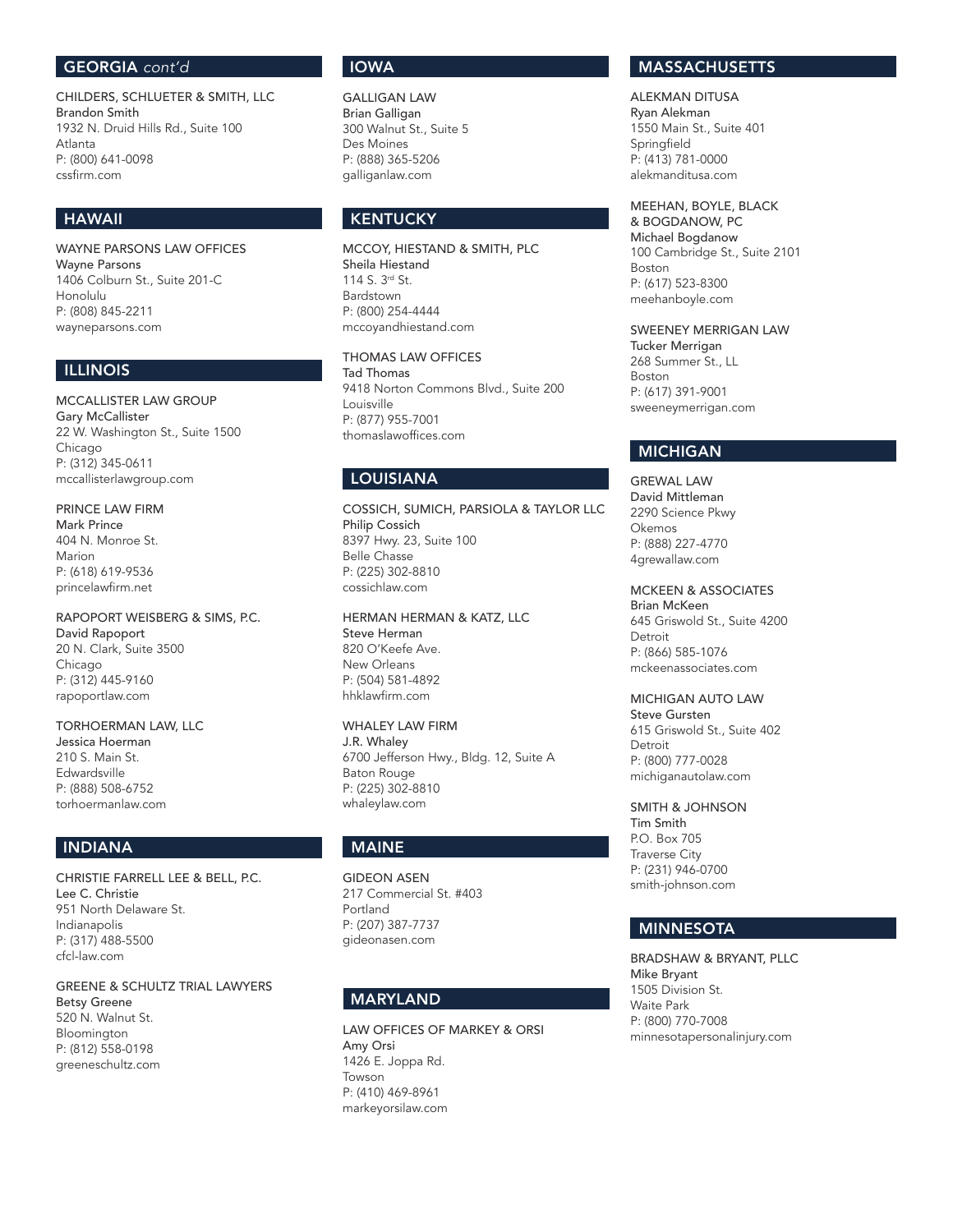## MISSISSIPPI

CHHABRA & GIBBS, P.A. Rogen Chhabra The Plaza Building 120 N. Congress St., Suite 200 Jackson P: (601) 948-8005 cglawms.com

## MISSOURI

CASEY, DEVOTI & BROCKLAND Matthew Casey 3201 Washington Ave. St. Louis P: (314) 421-0763 caseydevoti.com

# MONTANA

WESTERN JUSTICE ASSOCIATES, PLLC Jory Ruggiero 303 W. Mendenhall St., Suite 1 Bozeman P: (406) 587-1900 westernjusticelaw.com

# NEBRASKA

INSERRA KELLEY SEWELL Craig Kelley 6790 Grover St., Suite 200 Omaha P: (800) 642-1242 inserra.com

FRIEDMAN LAW OFFICES, P.C., L.L.O. Daniel Friedman 3800 Normal Blvd., Suite 200 Lincoln P: (866) 458-5468 friedmanlaw.com

# NEVADA

NETTLES | MORRIS Brian Nettles 1389 Galleria Dr., Suite 110 Henderson P: (702) 434-8282 nettleslawfirm.com

# NEW HAMPSHIRE

SHAHEEN & GORDON, PA Michael Noonan 80 Merrimack St. Manchester P: (603) 749-5000 shaheengordon.com

## NEW JERSEY

D'ARCY JOHNSON DAY, PC Andrew J. D'Arcy 3120 Fire Rd., Suite 100 Egg Harbor Township P: (609) 641-6200 djdlawyers.com

FOLKMAN LAW OFFICES Ben Folkman 1949 Haddonfield-Berlin Rd., Suite 100 Cherry Hill P: (856) 250-1533 folkmanlaw.com

LEONARD LEGAL GROUP Scott G. Leonard 165 Washington St. Morristown P: (973) 984-1414 leonardlawyers.com

## NEW MEXICO

BUCKINGHAM, BARRERA & VEGA Rick Barrera 4110 Cutler Ave., Suite 100 Albuquerque P: (866) 327-6562 medmal-law.com

## NEW YORK

CHAFFIN LUHANA, LLP Eric Chaffin 600 Third Ave., 12th Floor New York P: (888) 480-1123 chaffinluhana.com

O'CONNELL & ARONOWITZ Pamela Nichols 54 State St. Albany P: (800) 950-5601 oalaw.com

## NORTH CAROLINA

WHITLEY LAW FIRM Whit Whitley 701 McCarthy Blvd. New Bern P: (800) 598-0456 whitleylawfirm.com

## NORTH DAKOTA

O'KEEFFE O'BRIEN LYSON Tim O'Keeffe 720 Main Ave. Fargo P: (701) 235-8000 okeeffeattorneys.com

#### OHIO

MURRAY & MURRAY LPA Florence Murray 111 East Shoreline Dr. Sandusky P: (800) 624-3009 murrayandmurray.com

#### RINEHARDT LAW

Hillary Rinehardt 2404 Park Ave. W. Mansfield P: (419) 529-2020 rinehardtlawfirm.com

THE LAW OFFICES OF KITRICK, LEWIS & HARRIS Mark Kitrick 445 Hutchinson Ave., Suite 100 Columbus P: (866) 227-7711 kitricklaw.com

## OKLAHOMA

FULMER SILL LAW Matthew Sill 1101 N. Broadway Ave., Suite 102 Oklahoma City P: (405) 510-0077 fulmersill.com

## OREGON

D'AMORE LAW GROUP Tom D'Amore 4230 Galewood St., #200 Lake Oswego P: (503) 882-2299 damorelaw.com

# PENNSYLVANIA

ATLEE HALL, LLP Emma Parnham 415 N. Duke St. Lancaster P: (877) 347-1665 atleehall.com

KLINE & SPECTOR PC Tobias Millrood 1525 Locust St. Philadelphia P: (800) 243-1100 klinespecter.com

MUNLEY LAW Marion Munley 227 Penn Ave. Scranton P: (570) 865-4699 munley.com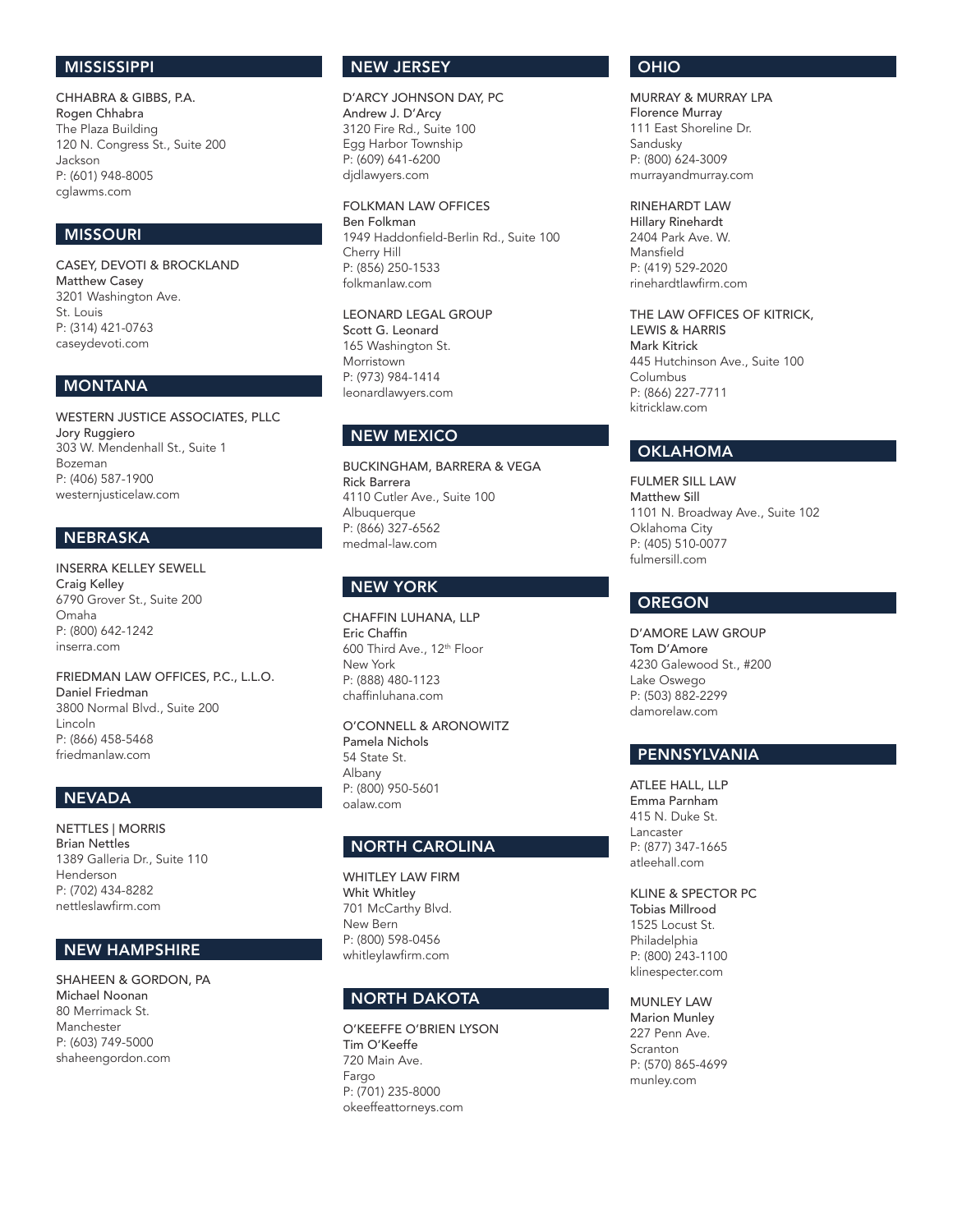## RHODE ISLAND

MANDELL, BOISCLAIR & MANDELL, LTD. Zack Mandell One Park Row Providence P: (401) 273-8330 mandellschwartzboisclair.com

## SOUTH CAROLINA

CHAPPELL SMITH & ARDEN, P.A. Mark Chappell 2801 Devine St., Suite 300 Columbia P: (800) 531-9780 chappellsmitharden.com

## JOYE LAW FIRM

Mark Joye 5861 Rivers Ave. North Charleston P: (877) 936-9707 joyelawfirm.com

# **TENNESSEE**

Thomas R. Greer 6256 Poplar Ave. Memphis P: (901) 680-9777 baileygreer.com

# TEXAS

COCHRAN LAW FIRM Bryan Pope 3400 Carlisle St., Suite 550 Dallas P: (800) 843-3476 cochrantexas.com

COLE, COLE, EASLEY & SCIBA, PC Jim Cole 302 W. Forrest Victoria P: (800) 456-9195 cceslaw.com

# UTAH

WRONA LAW Bret Hanna 1745 Sidewinder Dr. Park City P: (435) 649-2525 wgdlawfirm.com

## VIRGINIA

CURCIO LAW Thomas Curcio 700 N. Fairfax St., Suite 505 Alexandria P: (703) 666-8858 curciolaw.com

PHELAN PETTY, PLC Michael Phelan 3315 W. Broad St. Suite 406 Richmond, VA 23230 P: (866) 249-3164 phelanpetty.com

# **WASHINGTON**

COLUCCIO LAW Kevin Coluccio 2120 1st Avenue North, #101 Seattle P: (206) 826-8200 coluccio-law.com

# WEST VIRGINIA

CALWELL LUCE DITRAPANO, PLLC Missy Luce 500 Randolph St. Charleston P: (800) 876-5529 calwellpractice.com

# BAILEY & GREER, PLLC<br>
BAILEY & GREER, PLLC

URBAN & TAYLOR Jay Urban 4701 N. Port Washington Ave. Milwaukee P: (414) 906-1700 wisconsininjury.com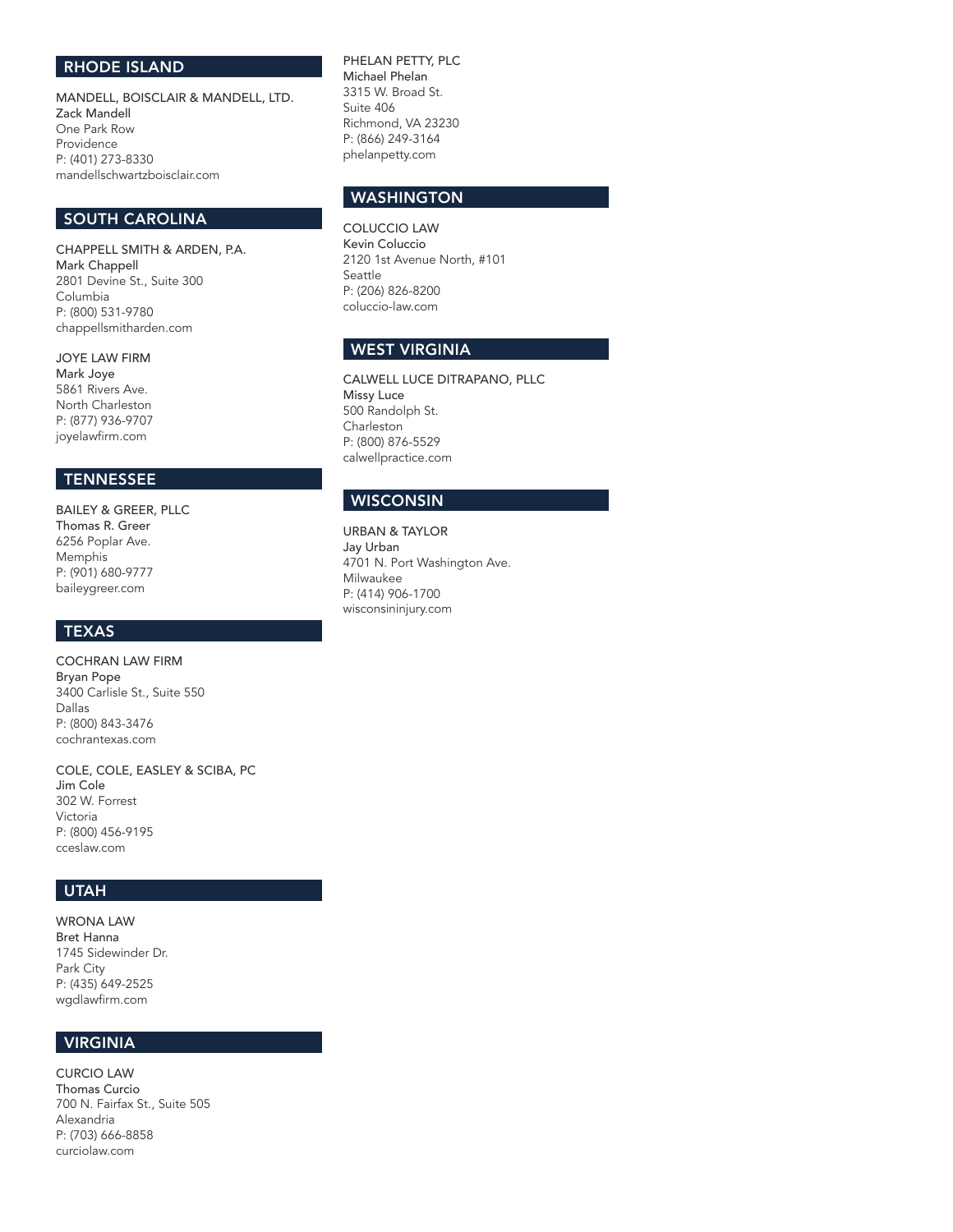## IRELAND

MOLONEY & CO. SOLICITORS LIam Moloney 4A North Main St. Naas, County Kildare P: 1800 200249 moloneysolicitors.ie

## UNITED KINGDOM

#### DIGBY BROWN Mark Gibson 2 West Regent St. Glasgow P: 0333 060 5176 digbybrown.co.uk

#### HUGH JAMES

Mark Harvey 114-116 St. Mary St. Cardiff, Wales P: 029 2022 2871 hughjames.com

## CORPORATE MEMBERS

#### EPIQ Jennifer Roberts 9144 Arrowpoint Blvd, 4th Floor Charlotte, North Carolina P: (513) 794-0400 epiqglobal.com

## ESQUIRE BANK

Ari Kornhaber 100 Jericho Quadrangle, Suite 100 Jericho, New York P: (516) 535-2002 esquirebank.com

#### GAVL VIDEO

Ryan Raplee 153 W. 4th St., Suite 4 Williamsport, Pennsylvania P: (570) 666-0864 gavlvideo.com

#### LAWSUIT FINANCIAL CORP.

Mark Bello 4301 Orchard Lake Rd., Suite 180-124 West Bloomfield, Michigan P: (877) 377-7848 lawsuitfinancial.com

## MILESTONE

John Bair 737 Main St., Suite 300 Buffalo, New York P: (716) 883-1833 milestoneseventh.com

## NATIONAL BOARD OF TRIAL ADVOCACY Melissa Sternbach

850 Franklin St., Suite 8 Wrentham, Massachusetts P: (508) 384-6565 nbtalawyers.org

#### RECORDPARTNER, INC.

Tim Young 650 Poydras St. Suite 2335 New Orleans, Louisiana Ph: (504) 588-6161 recordpartner.com

## ROBSON FORENSIC, INC.

Raul Guisado 354 North Prince St. Lancaster, Pennsylvania P: (800) 813-6736 robsonforensic.com

## **TRIALWORKS**

Patrice Gimenez 1550 Madruga Ave., Suite 508 Coral Gables, Florida P: (305) 357-6500 trialworks.com